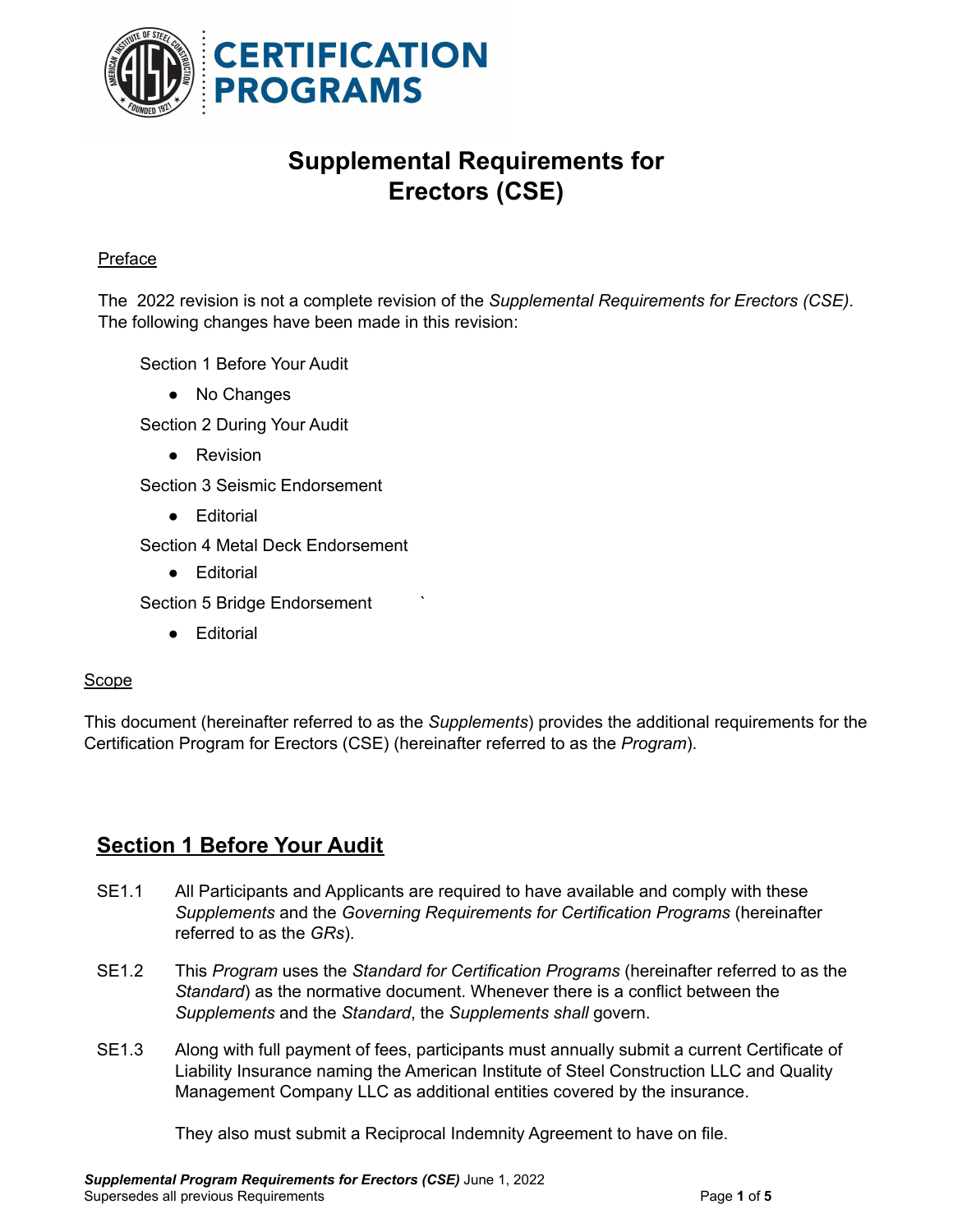

A sample Certificate of Liability Insurance form and the Reciprocal Indemnity Agreement can be found on the "Certified Erectors" web page at [www.aisc.org/certification](http://www.aisc.org/certification). The company's name on each document must match the company's name printed on the certification certificate.

- SE1.4 Participants and Applicants of this *Program* are eligible to apply for the following endorsements:
	- Seismic Endorsement (see Section 3 below and *Standard* Section 5.3.1)
	- Metal Deck Endorsement (see Section 4 below and *Standard* Section 5.3.2 )
	- Bridge Endorsement (see Section 5 below and *Standard* Section 5.3.3 )

To include/add any or all of these endorsements, refer to the *GR* Section 2, "Applying for Certification," or Section 8, "Making Changes to the Certification Scope."

- SE1.5 *Standard* Section 1.10.4: Customer supplied materials need to only be verified against the receiving documents. Verification to contract documents is the customer's responsibility.
- SE1.6 *Standard* Section 5.21: The site safety plan shall include a list of all hazardous materials brought to the site by the erector with an applicable Safety Data Sheet (SDS). The safety plan shall also include where all hazardous material SDSs can be reviewed.
- SE1.7 *Standard* Section 5.21: The project safety plan may be combined with the erection plan regardless of the format used for the erection plan.
- SE1.8 Participants and Applicants are required to have an active jobsite as required by SE2.5.

### **Section 2 During Your Audit**

- SE2.1 Participants and Applicants will be audited and evaluated to ensure compliance with the current AWS D1.1/D1.1M, *Structural Welding Code—Steel*, regardless of whether this is required by the sampled contracts and specifications.
- SE2.2 Participants and Applicants must perform a bolting method demonstration at each audit. The demonstration shall comply with the current RCSC *Specification for Structural Joints Using High Strength Bolts* Section 7, "Pre-Installation Verification."
- SE2.3 Participants and Applicants must demonstrate that their Quality Control Inspector(s) (QCI) is/are qualified per the current ANSI/AISC 360, *Specification for Structural Steel Buildings* Section N4. These qualifications must be stated by the *Participant* in their quality management system, including experience and training requirements.
- SE2.4 When required, the Certified Welding Inspector (CWI) may be an employee of the Participant and Applicant or contracted. In the case of the latter, contract status and qualifications of the CWI must be demonstrable.
- SE2.5 Participants and Applicants are required to have an active job-site in the United States and must comply with the U.S. Department of Labor, Occupational Safety and Health Administration (OSHA). At the time of the audit, such compliance can be used to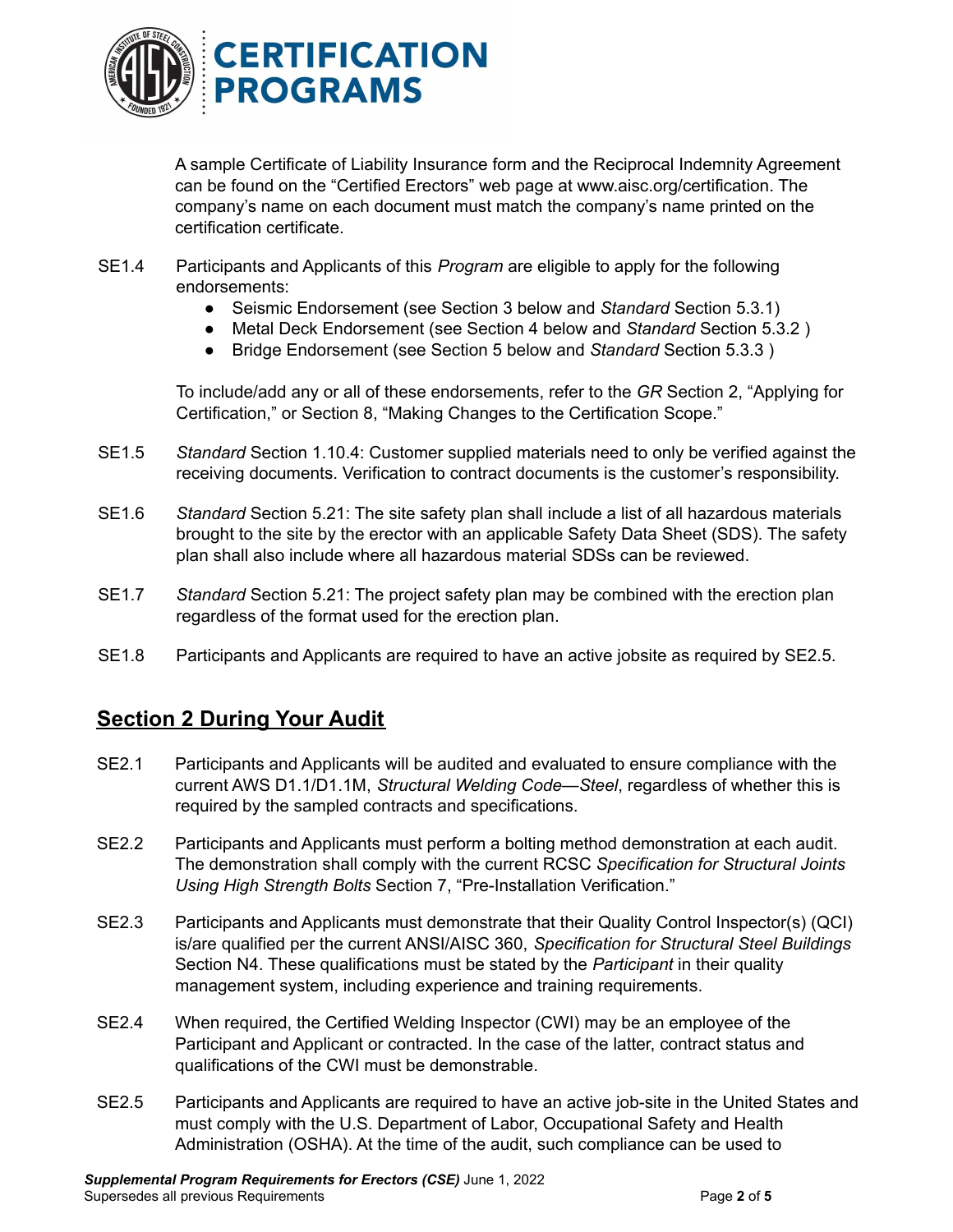

demonstrate the ability to meet these *Supplements*. This includes work described in the AISC *Code of Standard Practice for Steel Buildings and Bridges* Clause 2.1 or work of equivalent complexity as determined by the auditor.

An active jobsite is where the minimum following activities are occurring during the audit:

- Connecting of steel elements via welding and/or bolting
- QCI inspections occurring and documented
- Execution of site-specific quality and safety plan
- Material handling
- The steel erection activities are performed by the applicant's or participant's direct labor and cannot be subcontracted. The active job-site used for a site audit is not required to have AISC Certification as a requirement in the contract documents.
- SE2.6 Audits for erectors carry a duration of two days. If a jobsite is not available for the scheduled audit, then the audit will strictly consist of the office portion during that two-day duration. The jobsite portion of the audit will then be rescheduled for a later date, but must occur 45 days prior to the expiration of the certificate (See *GR* 4.4 and 4.5).
- SE2.7 Participants who do not have an active jobsite are required to have one within 90 days from the date of the expiration of their certificate or their certification will be withdrawn from the program. Your certificate will be suspended during this time and the proceeding certification review period and will not be extended nor will your certification month.
- SE2.8 Erector participants may NOT reschedule if a jobsite is not available for the scheduled audit date, nor can participants reschedule to have both the office AND jobsite portions occur at the same time when a jobsite is not available on the scheduled audit date. SE2.8 supersedes Bulletin 2019-06.

## **Section 3 Seismic Endorsement**

- SE3.1 Participants and Applicants shall develop documented procedure(s) for the erection of seismic elements of the structural frame per *Standard* Section 12.
- SE3.2 Participants and Applicants shall have available the current edition, in English, and demonstrate their ability to work to, and meet, the requirements of the following normative documents:
	- ANSI/AISC 341, *Seismic Provisions for Structural Steel Buildings*
	- ANSI/AISC 358, *Prequalified Connections for Special and Intermediate Steel Moment Frames for Seismic Applications*
	- AWS D1.8/D1.8M, *Structural Welding Code—Seismic Supplement*
- SE3.3 If an active jobsite with seismic connections is not available at the time of the audit, mock exercises shall be used to demonstrate capabilities unless records are available for a seismic connection project completed within the past two years.
- SE3.4 Participants and Applicants shall maintain the following documents for Demand Critical weld requirements in compliance with AWS D1.8/D1.8M, Structural Welding Code—Seismic Supplement , and have them available for review during each audit: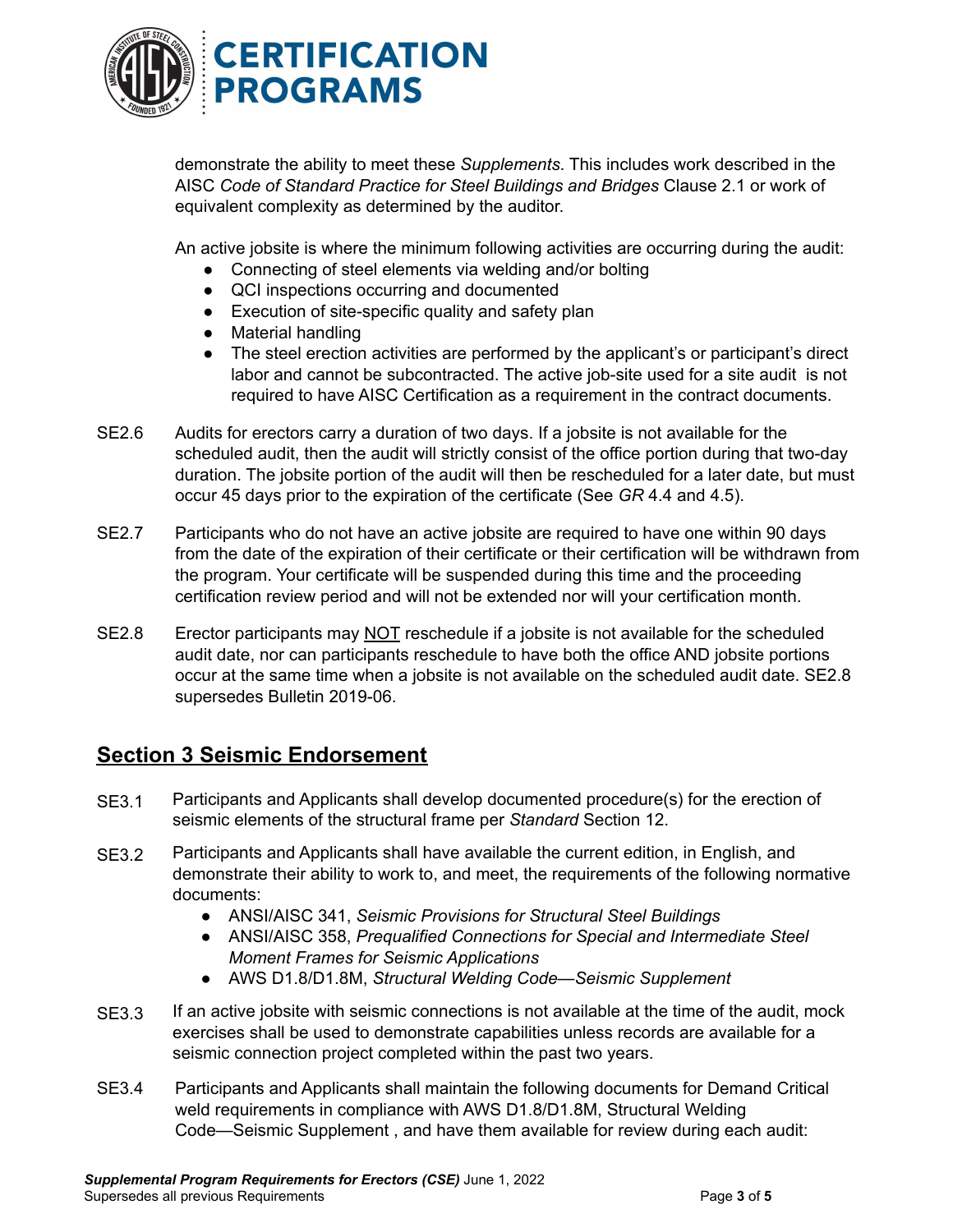

- 1. One representative Demand Critical Welding Procedure Specification (WPS)
- 2. Supporting Procedure Qualification Record (PQR), when required
- 3. Welder Qualification Test Record (WQTR) for the Supplemental Welder Qualification Testing of Clause 5.1 which includes the supplemental Welder Qualification for Restricted Access Welding as prescribed in Annex D

### **Section 4 Metal Deck Endorsement**

- SE4.1 Participants and Applicants shall develop documented procedure(s) for metal deck installation per *Standard* Section 1.12.
- SE4.2 Participants and Applicants shall have available the current edition, in English, and demonstrate their ability to work to, and meet, the requirements of the following normative documents:
	- ANSI/SDI QA/QC, *Standard for Quality Control and Quality Assurance for Installation of Steel Deck*
	- SDI COSP, *Code of Standard Practice*
	- AWS D1.3/D1.3M, *Structural Welding Code—Sheet Steel*
- SE4.3 Participants and Applicants shall maintain the following documents in compliance with AWS D1.3/D1.3M, *Structural Welding Code—Sheet Steel*, and have them available for review during each audit:
	- 1. One representative Welding Procedure Specification (WPS)
	- 2. Supporting Procedure Qualification Record (PQR), when required
	- 3. Welder Qualification Test Record (WQTR) maintained current and qualified with records of period of effectiveness
- SE4.4 If an active jobsite with metal decking installation activities is not available at the time of the audit, mock exercises shall be used to demonstrate capabilities unless records are available for a metal decking installation project completed within the past two years.

### **Section 5 Bridge Endorsement**

- SE5.1 Participants and Applicants shall develop documented procedure(s) for the erection of steel bridges per *Standard* Section 1.12.
- SE5.2 Participants and Applicants shall have available the current edition, in English, and demonstrate their ability to work to, and meet, the requirements of the following normative documents:
	- AASHTO/NSBA S10.1, *Steel Bridge Erection Guide Specifications*
	- AASHTO/AWS D1.5M/D1.5, *Bridge Welding Code*
	- *●* ASTM F3125/F3125M Annex A2
- SE5.3 Participants and Applicants shall maintain the following documents in compliance with AASHTO/AWS, D1.5M/D1.5, *Bridge Welding Code*, and have them available for review during each audit:
	- 1. At least one Welding Procedure Specification (WPS)
	- 2. Supporting Procedure Qualification Record (PQR), when required
	- 3. Welder Qualification Test Record (WQTR) maintained current and qualified with records of period of effectiveness